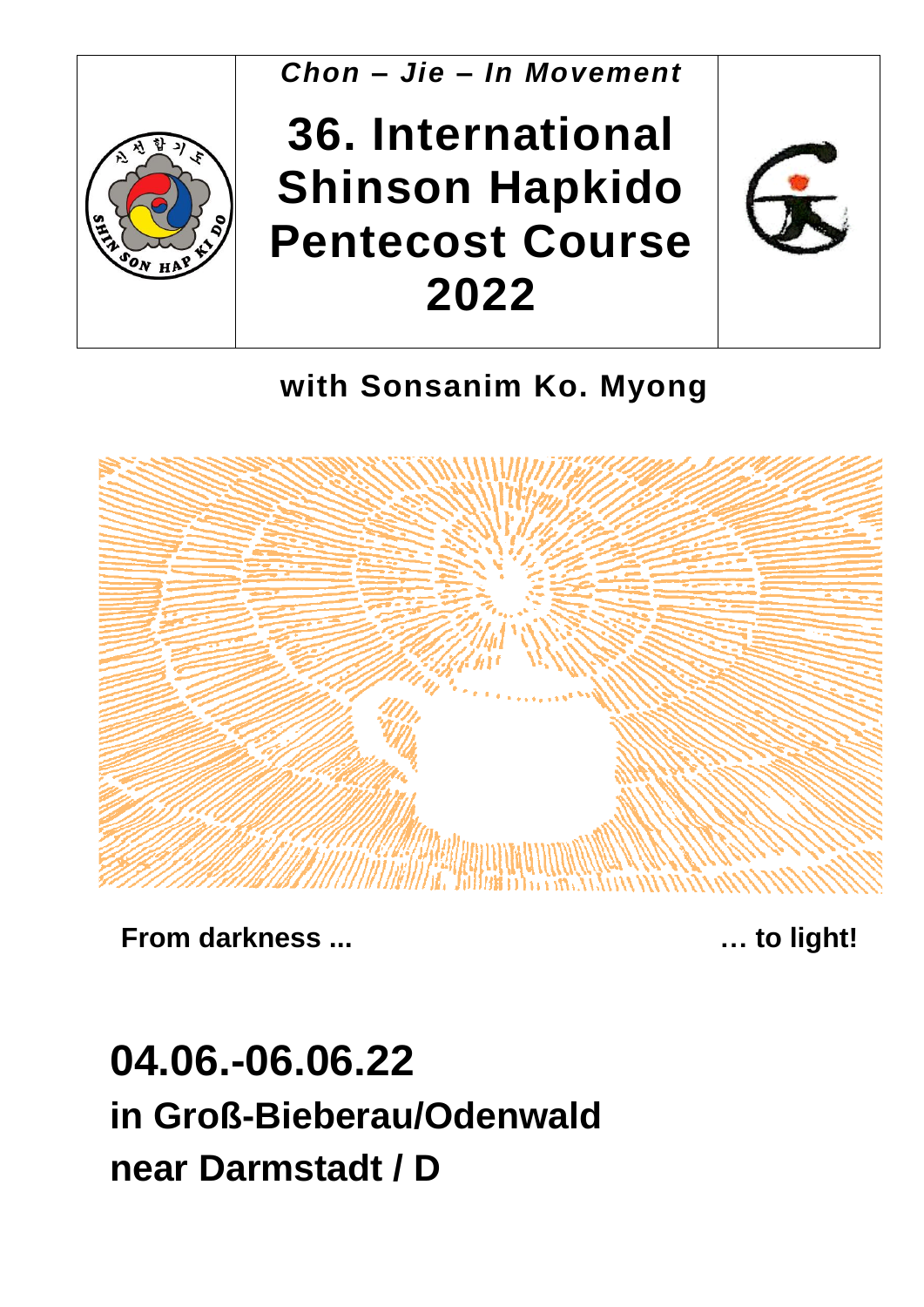



#### **Dear Shinson Hapkido Family, dear Do-Friends,**

We live in a time in which there are more and more material offers. The flood of information that inundates us day after day is also becoming ever greater. All of this draws our senses outward. In the process, we often lose our very own thoughts and feelings and the desire to move. What we think, feel and do no longer comes from our deepest heart, but is controlled from the outside.

There is more and more knowledge and technology, also in the field of health and medicine. Despite this, doctors' offices and hospitals are always full. There are medicines for (almost) everything; we take them and become dependent on them. Thus our self-healing power becomes weaker and weaker. Everything material - and this includes not only the things we desire and possess, but also knowledge, technologies and power etc. - separates us from our true and clear heart. It directs our thoughts and feelings outward and distances us from our innermost self. It overlays and obscures our inner light. We believe that our material goals are important and run after them. If we don't achieve them, we are disappointed. When we do achieve them, we are briefly happy, but then soon feel empty again and want more. It's like a snowball that becomes an avalanche. And we think we have to run with it to avoid being run over - faster and faster until we feel dizzy.

We fight our inner emptiness with outer things. That is, we fight darkness with darkness. In the end, we are exhausted and have lost our self-confidence. The material goals have become compulsions that determine our entire life - even though they are actually only mirages. But what is really true for us? How do we want to live?

Through our external way of life, body and heart are separated, so that our heart no longer has a home and does not know where it belongs. I ask you: What is the most important thing for you at the moment?

You cannot defeat shadows with shadows, but only with light. We have to look inside again, listen to the voice of our heart and come back to a clear heart, our inner light. Then we can find ourselves again and return home.

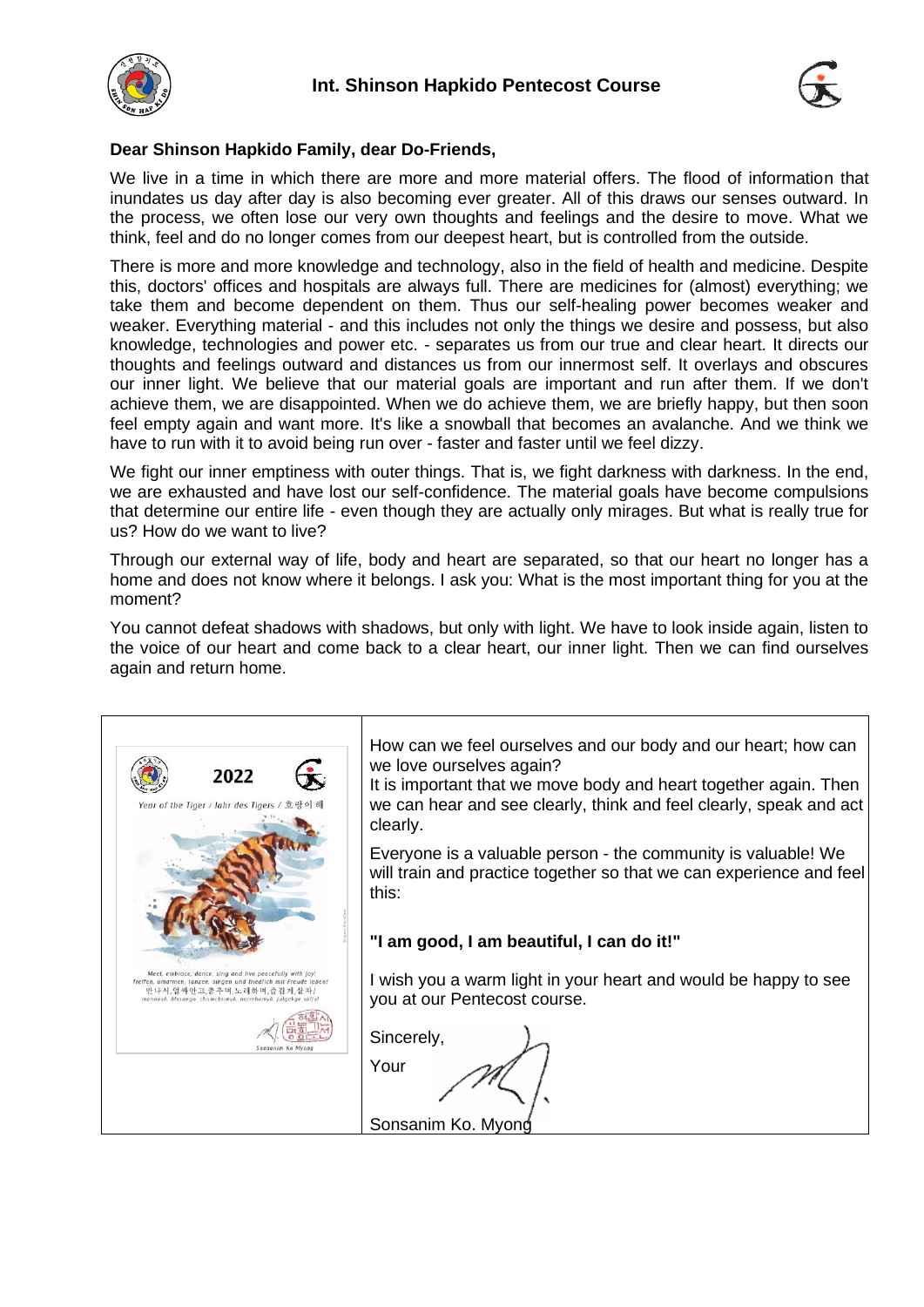![](_page_2_Picture_0.jpeg)

![](_page_2_Picture_1.jpeg)

![](_page_2_Picture_2.jpeg)

| When                   | 04.06.-06.06.22                                                                                                                                                                                                                                                                                                                                  |  |  |  |  |  |  |
|------------------------|--------------------------------------------------------------------------------------------------------------------------------------------------------------------------------------------------------------------------------------------------------------------------------------------------------------------------------------------------|--|--|--|--|--|--|
| Where                  | Odenwald,<br>64401<br>Groß-Bieberau<br>(n.<br>Darmstadt),<br>Albert-Einstein-Schule,<br>Hügelstr.20                                                                                                                                                                                                                                              |  |  |  |  |  |  |
|                        | Content from the Shinson Hapkido program                                                                                                                                                                                                                                                                                                         |  |  |  |  |  |  |
|                        | * Shinson Hapkido Community and Group Training                                                                                                                                                                                                                                                                                                   |  |  |  |  |  |  |
|                        | * Myong Sang / Joint meditation                                                                                                                                                                                                                                                                                                                  |  |  |  |  |  |  |
|                        | * inner and outer Shinson Hapkido self-defense                                                                                                                                                                                                                                                                                                   |  |  |  |  |  |  |
|                        | * Danjeon Hohupbop / breathing techniques                                                                                                                                                                                                                                                                                                        |  |  |  |  |  |  |
|                        | * Ki-Doin / Ki healing gymnastics for everyday life                                                                                                                                                                                                                                                                                              |  |  |  |  |  |  |
|                        | * Hwal In Bop / natural healing techniques                                                                                                                                                                                                                                                                                                       |  |  |  |  |  |  |
|                        | * Tuksu Ho Shin Sul / special defense techniques                                                                                                                                                                                                                                                                                                 |  |  |  |  |  |  |
|                        | * Special training in nature                                                                                                                                                                                                                                                                                                                     |  |  |  |  |  |  |
|                        | * common celebrations and healthy nutrition                                                                                                                                                                                                                                                                                                      |  |  |  |  |  |  |
|                        | * Shinson Hapkido - Festival (tournaments)                                                                                                                                                                                                                                                                                                       |  |  |  |  |  |  |
| Who                    | Everyone can participate, from the slightly physically challenged and newcomers to dan<br>bearers - simply everyone who is interested in Do (the way of wisdom) as well as in the<br>art of movement and healing is welcome. We are especially happy about the<br>participation of older people and families (with children from 14 years).      |  |  |  |  |  |  |
| Teacher:               | Sonsanim Ko, Myong (Myong Sang-Teacher, Founder of Shinson Hapkido) as well as<br>many Kyosanim/Teacher from different countries                                                                                                                                                                                                                 |  |  |  |  |  |  |
| To bring:              | * Training clothes (dobok and tracksuit)                                                                                                                                                                                                                                                                                                         |  |  |  |  |  |  |
|                        | * sneakers for outside (street, field)                                                                                                                                                                                                                                                                                                           |  |  |  |  |  |  |
|                        | * indoor shoes, please make sure to bring clean extra indoor shoes                                                                                                                                                                                                                                                                               |  |  |  |  |  |  |
|                        | * Writing utensils                                                                                                                                                                                                                                                                                                                               |  |  |  |  |  |  |
|                        | * Sleeping bag and air mattress (or sleeping mat, blankets, etc.)                                                                                                                                                                                                                                                                                |  |  |  |  |  |  |
|                        | * Shinson Hapkido - ID card                                                                                                                                                                                                                                                                                                                      |  |  |  |  |  |  |
|                        | * Warm clothes                                                                                                                                                                                                                                                                                                                                   |  |  |  |  |  |  |
|                        | * from red belt on: please bring your sticks (bong) with you                                                                                                                                                                                                                                                                                     |  |  |  |  |  |  |
| <b>Overnight stay:</b> | The overnight accommodations are not yet fixed at the time of writing this<br>announcement.                                                                                                                                                                                                                                                      |  |  |  |  |  |  |
|                        | Variant 1: We can stay overnight in the school/hall with sleeping bag/mat as in previous<br>years.                                                                                                                                                                                                                                               |  |  |  |  |  |  |
|                        | Variant 2: If it is NOT possible to stay overnight in the school/hall, we offer overnight<br>accommodations in the Chon Jie In-Haus Webern or in the Center Dojang Darmstadt<br>(please bring sleeping bag and sleeping mat for this as well). Alternatively, you can of<br>course freely choose another accommodation and organize it yourself. |  |  |  |  |  |  |
| <b>Specialties:</b>    | We are pleased to welcome guests from Korea for this year's Whitsun Course: the<br>President of She Sung-Kwan Hapkido, Grandmaster Jung, Ik Chul, 8th Dan and his<br>son, Master Jeong, Sang Woo, 4th Dan, who will teach as a special instructor.                                                                                               |  |  |  |  |  |  |
| Corona:                | All participants are requested to take a Corona test (self-test or official rapid test) before<br>the start of the course. In case of a positive result, please refrain from participation.                                                                                                                                                      |  |  |  |  |  |  |
| Organizer:             | Hapkido Association e.V., Liebigstrasse 27, 64293 Darmstadt,<br>Shinson<br>Int.<br>Fax<br>Tel.∶<br>+49<br>(0)6151<br>29<br>47<br>03,<br>+49<br>(0)6151<br>- 29<br>$\blacksquare$<br>47<br>33.<br>Email: info@shinsonhapkido.org, http//www.shinsonhapkido.org                                                                                    |  |  |  |  |  |  |
| Costs:                 | 140,- € for holders of a Shinson Hapkido - Pass, 180,- € for all others.                                                                                                                                                                                                                                                                         |  |  |  |  |  |  |
|                        | The participation fee includes accommodation & meals, as well as drinks at meal times.<br>Additional drinks and snacks can be purchased at the kiosk.                                                                                                                                                                                            |  |  |  |  |  |  |
| Deadline:              | <b>16.05.22</b> (Postmark date)                                                                                                                                                                                                                                                                                                                  |  |  |  |  |  |  |
| <b>Registration:</b>   | The registration takes place via the respective Shinson Hapkido Dojang. The<br>participation fee is to be paid at the same time as registration in the dojang. Attention<br>Shinson Hapkido dan bearers: please indicate dan degree and ki when registering.                                                                                     |  |  |  |  |  |  |
|                        | Please send the registrations to the Association in Darmstadt. The collected fees will be<br>handed over directly before the beginning of the course in Groß-Bieberau.                                                                                                                                                                           |  |  |  |  |  |  |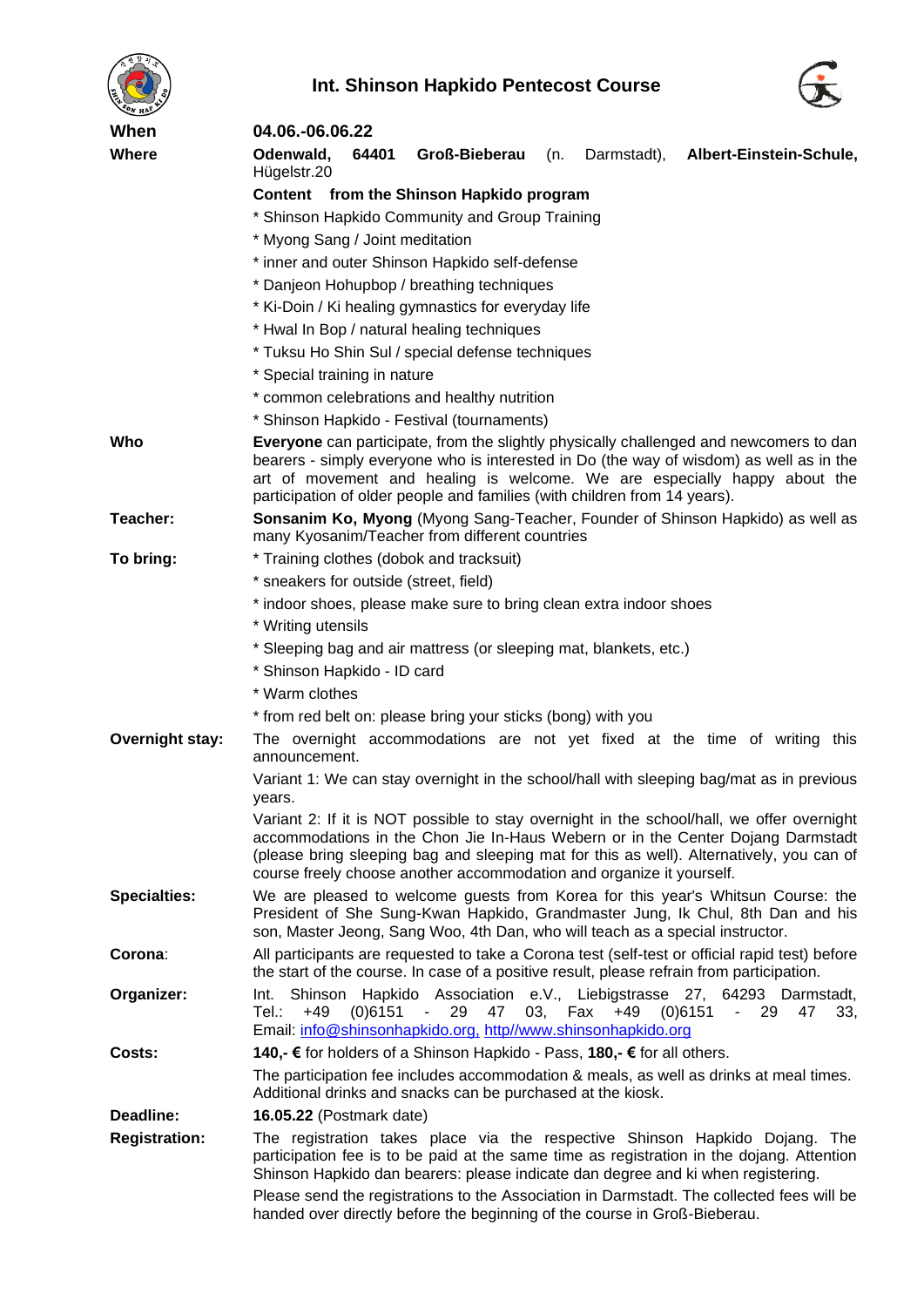![](_page_3_Picture_0.jpeg)

### **Int. Shinson Hapkido Pentecost Course**

![](_page_3_Picture_2.jpeg)

If you are not a member of a Shinson Hapkido school, please send your registration directly to info@shinsonhapkido.org and pay the participation fee before the course starts in Groß-Bieberau.

*Cancellations are only possible until 28.05.22 and must be reported in writing (by e-mail) to ISHA. In this case 80% of the participation fee can be refunded. In case of later cancellation or non-attendance at the course, the complete course fee must be paid! We ask for your understanding.*

We kindly ask you not to enter the halls with dirty shoes, not to smoke in your training clothes and not to throw away cigarette butts, wrappers, etc. in the surrounding area. We would like to show our gratitude to the mayor, the school director and the people of the village by keeping order and not leaving them work but joy

### **Daily program**

| <b>Pentecost</b><br><b>Saturday</b> | from 12.00 Welcome, meeting & check-in in the cafeteria.<br>12:30 Meeting of the teachers             |
|-------------------------------------|-------------------------------------------------------------------------------------------------------|
|                                     | 13:00 Welcome with fruit buffet                                                                       |
|                                     | 14:00 - 15:00 Community training in the large sports hall                                             |
|                                     | 15.30 - 17.00 Group training                                                                          |
|                                     | 17.00 - 18.00 Community training                                                                      |
|                                     | 18.30 - 19.30 Lecture, topic: "Meet, embrace, dance, sing and live peacefully<br>with joy!"           |
|                                     | from 20.00 singing - eating - joke-time: korean dinner, afterwards social<br>gathering                |
| <b>Pentecost</b>                    | 05.30 Getting up                                                                                      |
| <b>Sunday</b>                       | 06.00 - 07.00 independent, light gymnastics, joint meditation; then morning                           |
|                                     | run through nature and joint exercise                                                                 |
|                                     | 07.30 - 08.30 singing together, then breakfast                                                        |
|                                     | 09.30 - 10.30 a.m. community exercise                                                                 |
|                                     | 10.30 - 12.00 group training                                                                          |
|                                     | 12.30 - 13.30 singing - eating - joke time (big salad buffet)                                         |
|                                     | 14.30 - 16.00 Group training                                                                          |
|                                     | 16.30 - 17.30 Community Training                                                                      |
|                                     | 18.00 - 19.00 Singing - Eating - Joke Time                                                            |
|                                     | 19.30 - 20.30 Group discussion on the topic of the lecture (see above)<br>afterwards social gathering |
|                                     |                                                                                                       |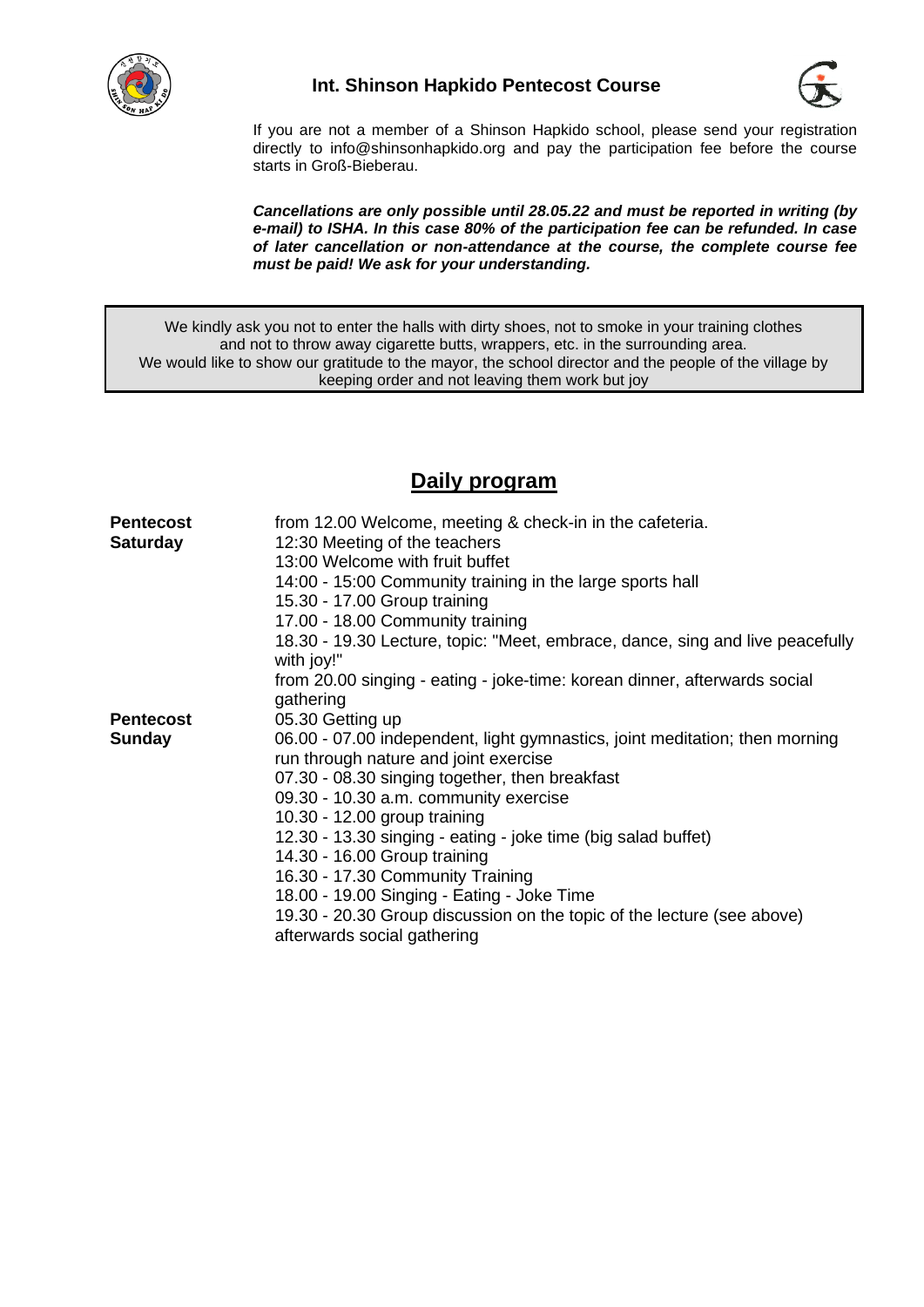![](_page_4_Picture_0.jpeg)

![](_page_4_Picture_2.jpeg)

| <b>Pentecost</b> | 05.30 Getting up                                                                                                                                                                                                                   |
|------------------|------------------------------------------------------------------------------------------------------------------------------------------------------------------------------------------------------------------------------------|
| <b>Monday</b>    | 06.00 - 07.00 independent, light gymnastics, common meditation; then<br>morning run through nature and common movement                                                                                                             |
|                  | 07.30 - 08.30 singing together, then breakfast                                                                                                                                                                                     |
|                  | 09.30 - 11.00 a.m. community photo and then community exercise                                                                                                                                                                     |
|                  | 11.30 - 13.00 Shinson Festival (Tournament)                                                                                                                                                                                        |
|                  | * flying fall techniques                                                                                                                                                                                                           |
|                  | * Form run                                                                                                                                                                                                                         |
|                  | * Own creations - with big prize!!!                                                                                                                                                                                                |
|                  | (free form, group acrobatics, about 2-5 min).                                                                                                                                                                                      |
|                  | No violence is allowed to be shown. The rule is: with each other, not against<br>each other. The SH basic idea of "reuniting what has been separated" must<br>not be lost. The clothing, the use of objects and music is optional. |
|                  | Those who would like to show their own creation together with others or<br>alone are asked to submit the theme and a short description of the content<br>with the registration (please be clear & concise).                        |
|                  | 13.30 h Award ceremony, handing out of certificates of participation to all<br>course participants                                                                                                                                 |

14.00 Farewell barbecue with personal experience reportsDas gesamte Geschirr für die angekündigten Mahlzeiten wird von uns vorbereitet. Wir werden ein reichhaltiges Essen aus frischen und gesunden Zutaten bieten.

**We wish you a lot of fun and a good journey to and from the event. The participation and the arrival and departure are at your own risk.**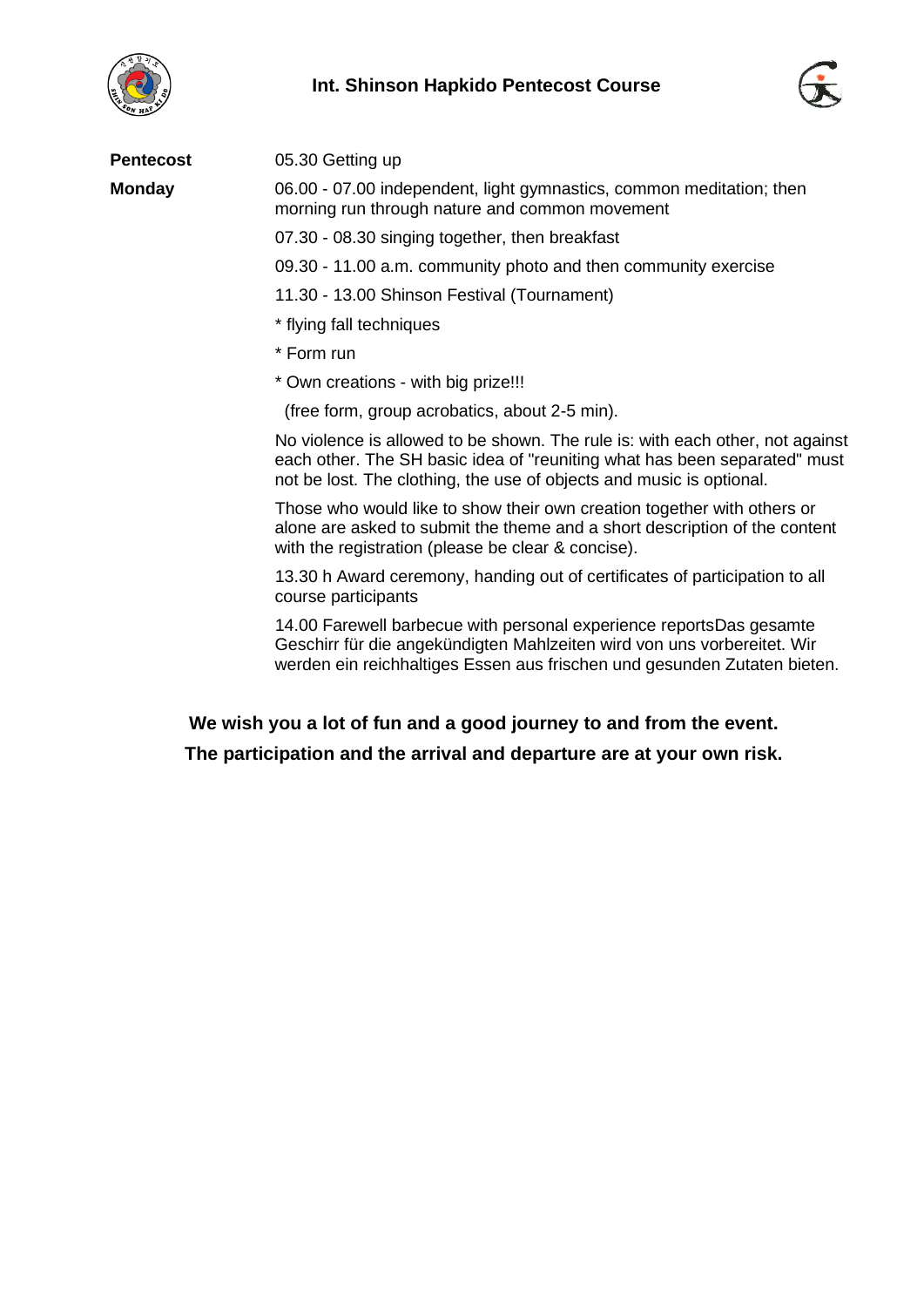![](_page_5_Picture_0.jpeg)

![](_page_5_Picture_2.jpeg)

# **Registration**

| Dojang (School): |                                                                                                                                                                                                                                                                     |
|------------------|---------------------------------------------------------------------------------------------------------------------------------------------------------------------------------------------------------------------------------------------------------------------|
| Teacher:         |                                                                                                                                                                                                                                                                     |
| Tel.:            |                                                                                                                                                                                                                                                                     |
|                  | Participation fee: € 140,- for holders of a Shinson Hapkido pass, otherwise € 180,-.                                                                                                                                                                                |
|                  | The registration takes place via the respective Shinson Hapkido Dojang. The participation fee is to<br>be paid at the same time as registration at the dojang. Attention Shinson Hapkido Dan-bearers:<br>please indicate Dan-degree and Ki when registering.        |
|                  | Please send the registrations to verwaltung@shinsonhapkido.org by the dojang leaders or<br>responsible persons. The dojang leaders or their representatives will hand over the collected<br>participation fees before the beginning of the course in Groß-Bieberau. |
|                  | If you are not a member of a Shinson Hapkido school, please send your registration directly to<br>info@shinsonhapkido.org and pay the registration fee immediately before the course starts.                                                                        |
|                  | Cancellations are possible until 28.05.22 and must be reported in writing/by e-mail to ISHA.                                                                                                                                                                        |
|                  | In this case 80% of the participation fee can be refunded.                                                                                                                                                                                                          |
|                  | In case of later cancellation or no-show for the course, the complete course fee has to be paid!<br>Thank you for your understanding.                                                                                                                               |
|                  | Registration deadline: 16.05.22 (receipt of registration lists)                                                                                                                                                                                                     |
|                  | Participation as well as arrival and departure are at your own risk.                                                                                                                                                                                                |

#### **The organizer assumes no liability for lost items.**

**International Shinson Hapkido Association e.V., Liebigstrasse 27, 64293 Darmstadt Tel.: +49 (0)6151 – 294703**

**Email:** info@shinsonhapkido.org, http://www.shinsonhapkido.org

# **Registration : Please write legibly:**

| Nr. | <b>Name</b> | Forename | <b>Phone</b> | Age | <b>Kup</b> | Ki + Dan |
|-----|-------------|----------|--------------|-----|------------|----------|
|     |             |          |              |     |            |          |
|     |             |          |              |     |            |          |
|     |             |          |              |     |            |          |
|     |             |          |              |     |            |          |